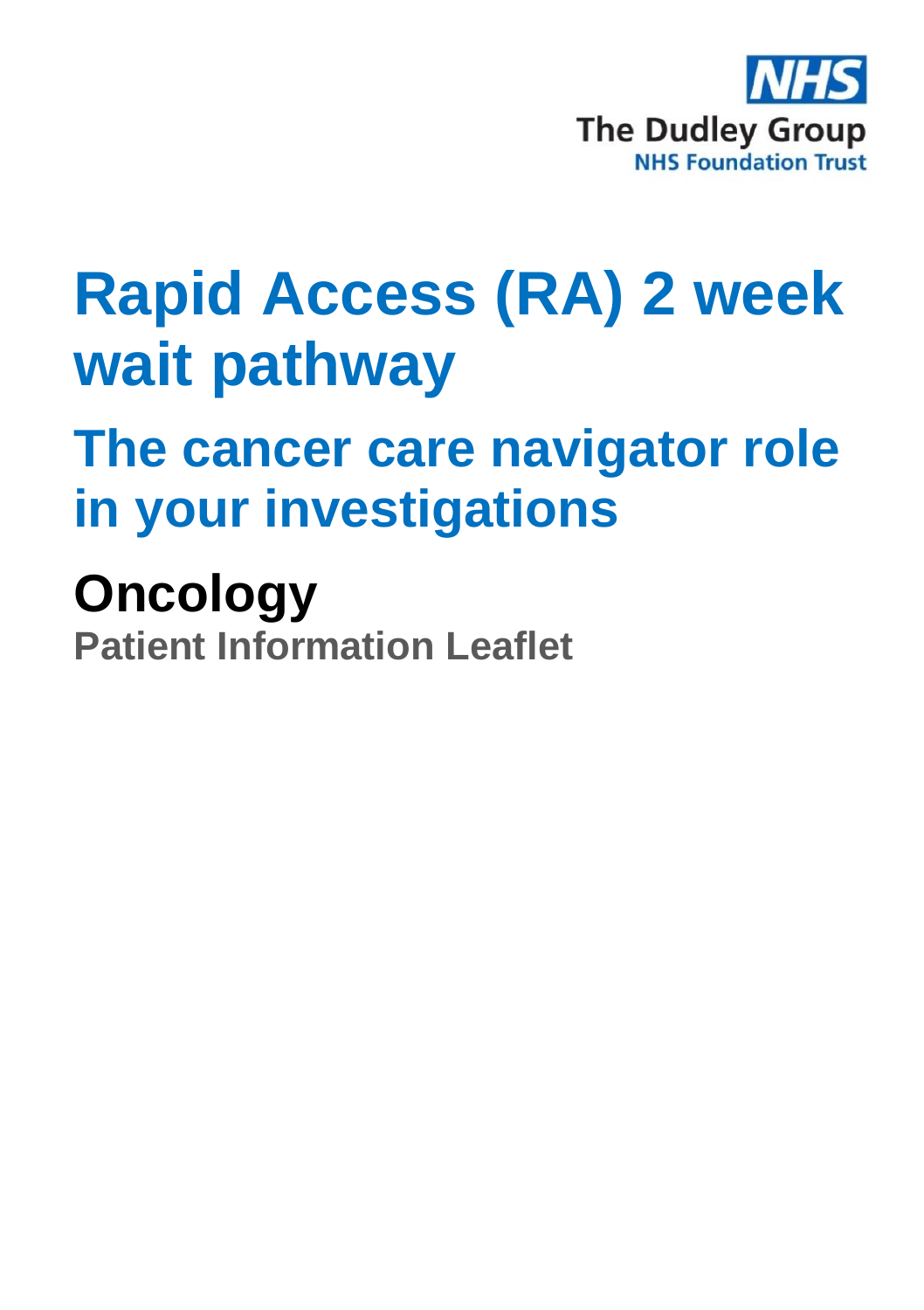# **Introduction**

You have been given this leaflet as you have been referred to a hospital Rapid Access (RA) 2 week wait clinic. This clinic may be a telephone consultation, face to face appointment, or an investigation. This leaflet will help you to understand the possible reasons for the referral and what will happen next.

# **Why have I been referred to this urgent GP pathway?**

You have been referred to the hospital clinic because your GP suspects that you **may** have signs and symptoms of cancer.

We are required to assess you within 2 weeks of the referral from the GP; this is called a Rapid Access pathway. This can be in the form of a clinic appointment, telephone consultation or investigation. This is how we will see you as soon as possible.

# **What is a Rapid Access (RA) pathway?**

The Rapid Access referral pathway was introduced so that a specialist can assess any patient with symptoms/results that might indicate cancer as quickly as possible. Your GP may have already informed you of a possible diagnosis.

# **Does this mean I have cancer?**

**No**, it doesn't. Most people referred in this way do not have cancer. It is important that a specialist clinician assesses you as soon as possible to exclude or confirm a cancer diagnosis and get the support, advice, and information you may require at this time.

# **Why has my GP referred me?**

GPs diagnose and treat many illnesses. However, on occasion, they need to arrange for you to be assessed by a hospital doctor who specialises in your problem. This could be for a number of reasons:

- Your GP feels your symptoms or test results require urgent investigation.
- Treatment your GP has prescribed has not been effective.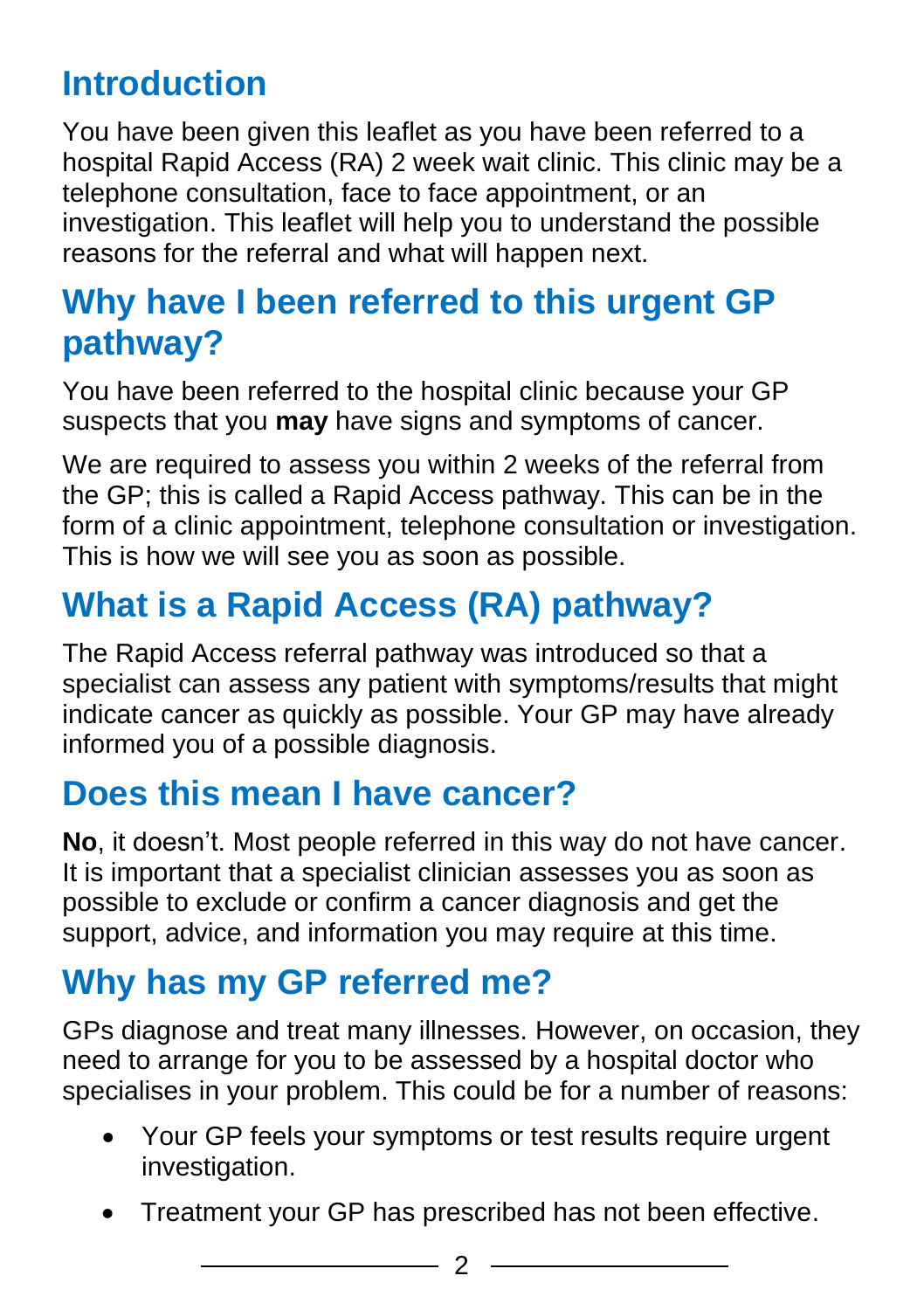Once your GP has informed you of the referral, they will either:

- Send your details urgently to the appropriate department at the local hospital who will then contact you directly to make an appointment.
- Make an appointment for you at the local hospital.

#### **What is a cancer care navigator?**

Once you have been referred on a Rapid Access pathway, your care will be coordinated by a team of cancer care navigators. Care coordination is not one person's role, job, or responsibility. It is about joining up services, coordination, providing information and communication between care givers, treatment providers and their families to create a seamless experience of care.

At Russells Hall Hospital, we have a team of cancer care navigators. They sit within the existing multidisciplinary team (MDT) but will work very closely with the clinical teams.

### **What is the cancer care navigator's role in my care?**

The purpose of this role is to complement the existing multidisciplinary team (MDT) and provide more support for patients at the beginning part of this pathway. Waiting for appointments, investigations and treatments can become stressful for patients, and often patients can feel forgotten.

The cancer care navigator will act as a key contact for support and information for patients and families on these pathways. The cancer care navigator will be a point of contact for the following:

- To be a point of contact for the patient
- To navigate a patient through the pathway in a seamless and timely manner.
- To provide information if the patient's condition / needs have changed.
- To chase scan appointments, if results are ready, coordinate appointments or answer any queries.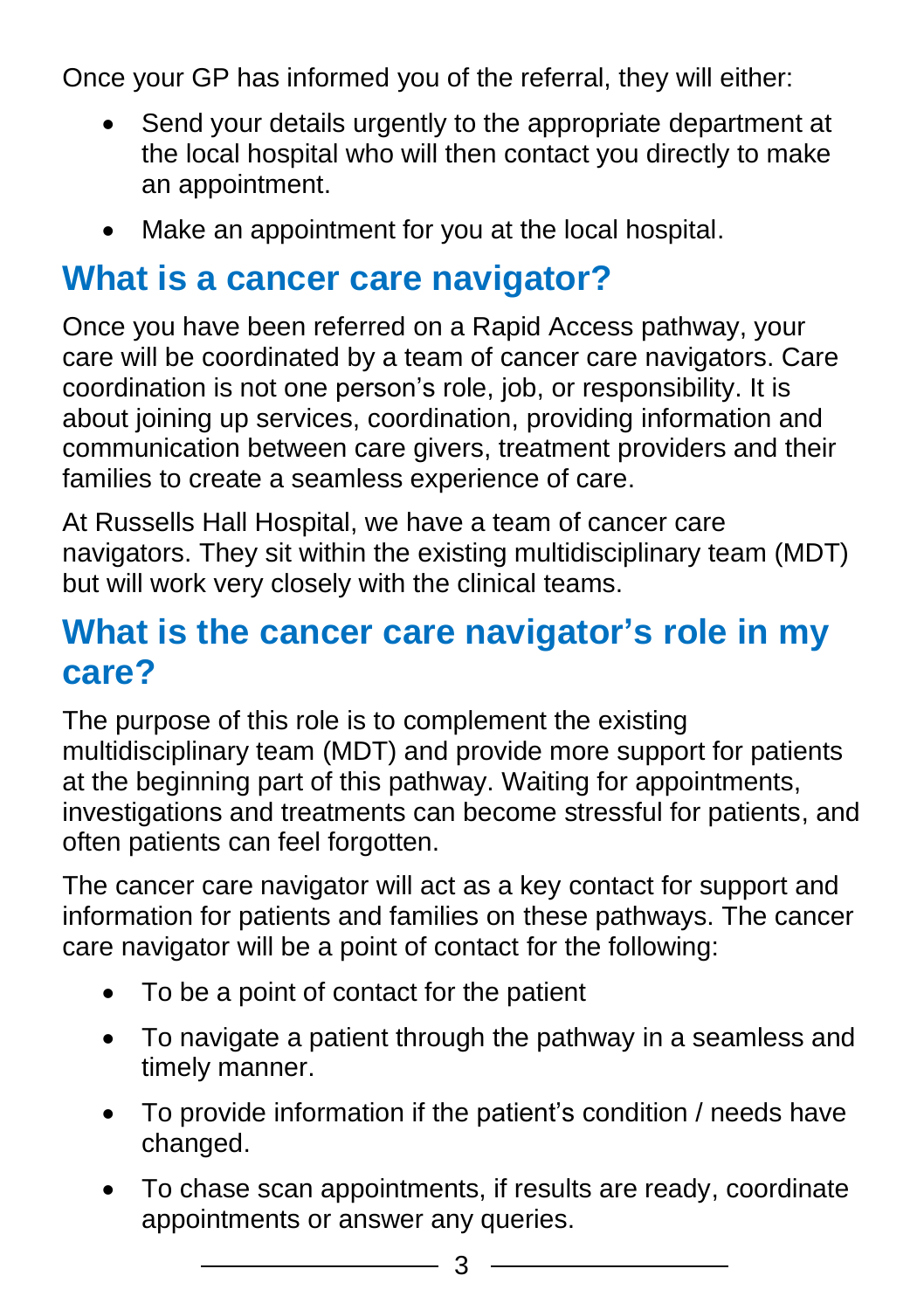- To signpost to support services / other teams
- To support clinical teams and to ensure that patients on these pathways are offered all elements of person-centred care, including a Holistic Needs Assessment, care planning, health and wellbeing and treatment summaries.

#### **How do I contact a cancer care navigator?**

You can contact them on 01384 456111 ext 4620 or via direct dial 01384 244620. You can also email them at [dgft.cancercarenavigators@nhs.net.](mailto:dgft.cancercarenavigators@nhs.net)

# **What will happen at the clinic appointment?**

The clinic is run by a consultant or clinical nurse specialist within the area that your GP is concerned about. You will be seen and examined by a member of the team. They will require information on your history, any symptoms you may have and your current medication. The specialist may feel that you require further investigations such as scans or a biopsy at another time. They will explain the possible diagnosis and tell you about the next steps.

### **Can I bring someone with me?**

Yes, we encourage you to bring a friend or relative to accompany you to your first appointment and future appointments. You can also request a copy of the letter that goes to your GP to provide clarity on what happened at this appointment.

# **What do I need to bring to this appointment?**

- A list of your medication.
- Information about your current illnesses or past medical history.

Your appointment letter will explain if you need to bring anything else with you.

### **What happens if I am diagnosed with cancer?**

The cancer care navigators, MDT, LWBC and clinical teams are here to support you and your family during this time. You will be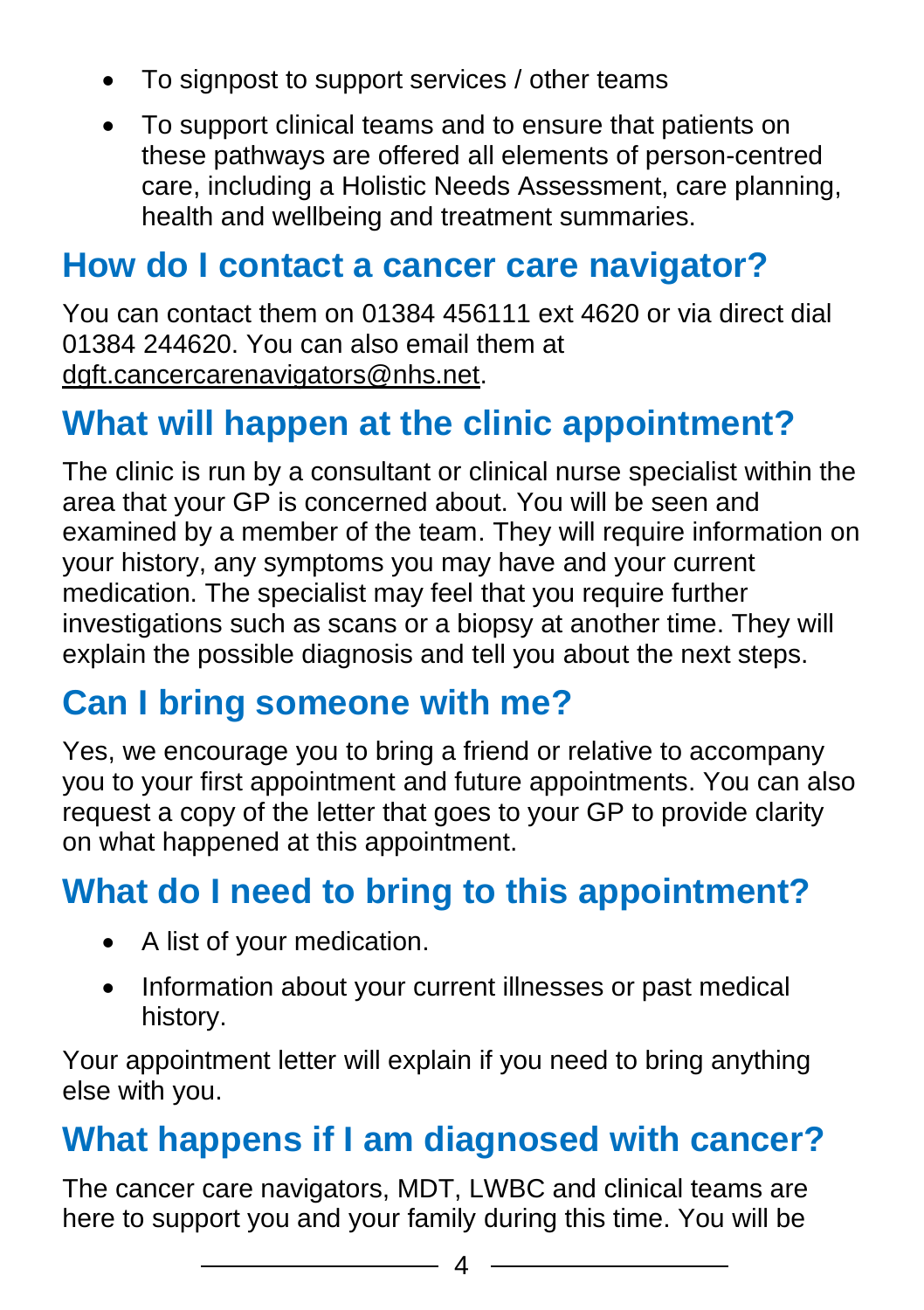provided with information relevant to your situation and will be given telephone numbers of your specialist teams. Your GP is also available to support you at this time.

# **Useful information**

You can contact your cancer care navigator via the contact information provided on page 4 for more information. If you have access to the internet, you can have a look at the following website pages:

The Dudley Group NHS Foundation Trust website, on the Living with and Beyond Cancer (LWBC) page:

[http://www.dgft.nhs.uk/services-and-wards/living-with-and-beyond](http://www.dgft.nhs.uk/services-and-wards/living-with-and-beyond-cancer-lwbc/)[cancer-lwbc/](http://www.dgft.nhs.uk/services-and-wards/living-with-and-beyond-cancer-lwbc/) 

The Dudley Group NHS Foundation Trust website, on the Cancer page:

#### <http://www.dgft.nhs.uk/services-and-wards/oncology/>

The below websites have useful information on the types of scans and investigations you may require. However, if you are unable to find what you are looking for, please contact a member of the team.

- [www.nhs.uk](http://www.nhs.uk/)
- [www.macmillan.co.uk](http://www.macmillan.co.uk/)
- www.cruk.co.uk

# **References**

Office for Public Management (2011) Evaluation of Health and Wellbeing Clinics. Final Report. Macmillan Cancer Support